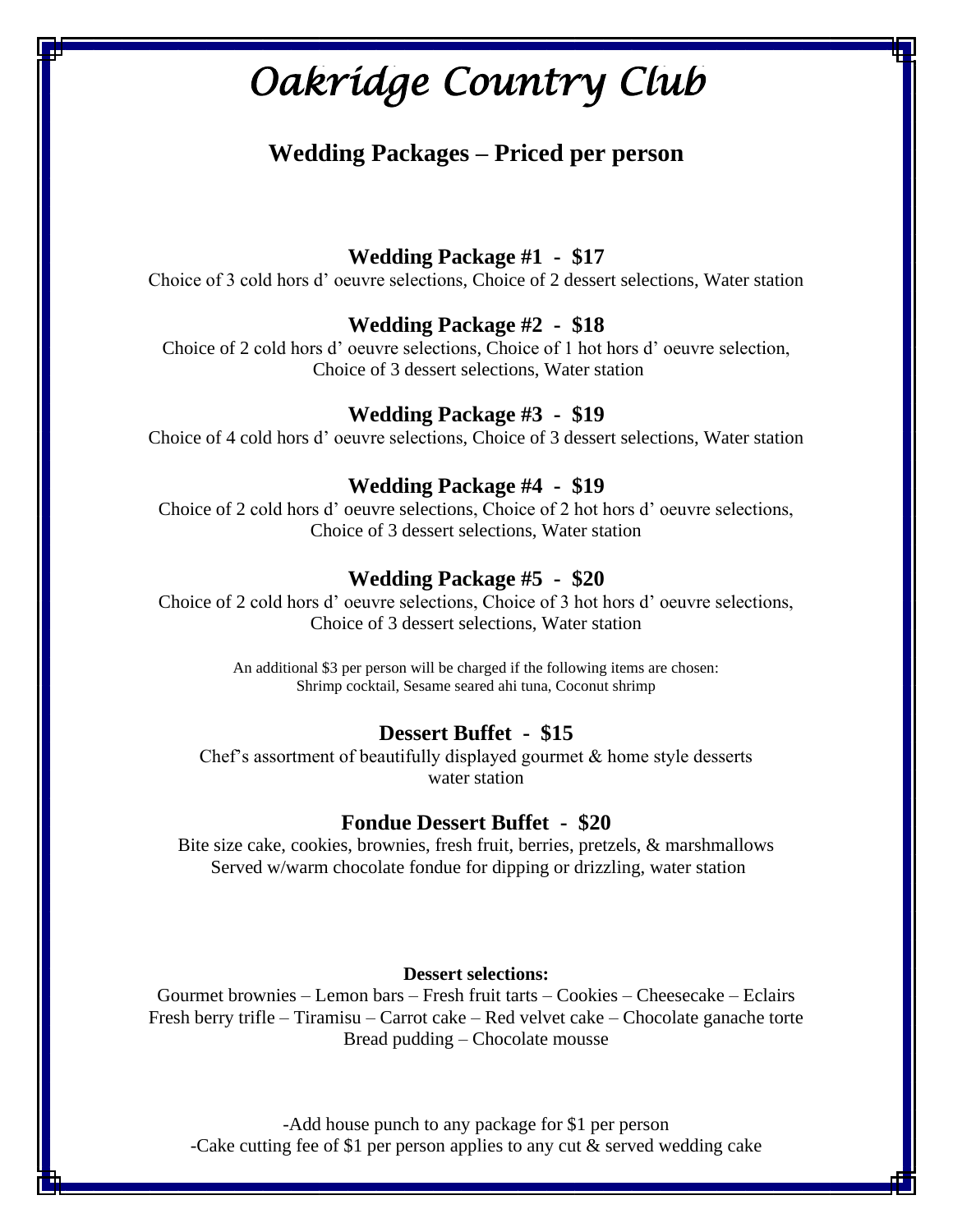All hors d' oeuvres are priced at 50 pieces/portions

## **Cold Hors d' oeuvres Selections**

### **Shrimp Cocktail - \$185**

Jumbo shrimp, cocktail sauce, shredded lettuce, fresh lemon

### **Bruschetta - \$85**

Roma tomatoes, garlic, shallots, fresh basil, olive oil, balsamic vinegar, toasted baguette rounds

## **Sesame Seared Ahi Tuna - \$210**

Sashimi grade ahi tuna, sesame seeds, pickled ginger, wasabi, soy sauce

### **Cheese Display - \$175**

Gourmet selection of local Utah & international favorite cheeses, served w/crackers & olives

### **Shrimp Ceviche - \$160**

Bay shrimp, cucumbers, tomatoes, onions, jalapenos, spicy tomato broth, tortilla chips

### **Vegetable Crudite - \$95**

Assortment of fresh, grilled, & pickled vegetables, ranch dip

### **Fruit Platter - \$160**

Fresh cut fruit & berries, sugared yogurt dip

### **Antipasto Platter - \$175**

Assortment of cured salamis & sliced meats, olives, vegetables, toasted baguette rounds

### **Thai Chicken Salad - \$95**

Grilled chicken breast, shredded carrots, cabbage, red peppers, thai vinaigrette, cucumber rounds

### **Caprese Skewers - \$100**

Fresh mozzarella, grape tomatoes, fresh basil, balsamic reduction

### **Chicken Salad Croissant - \$115**

Diced chicken breast, chopped pecans, mayo, celery, dried cranberries, red onions

### **Smoked Trout Crostini - \$125**

Toasted baguette rounds, local chevre cheese spread, smoked trout, fresh dill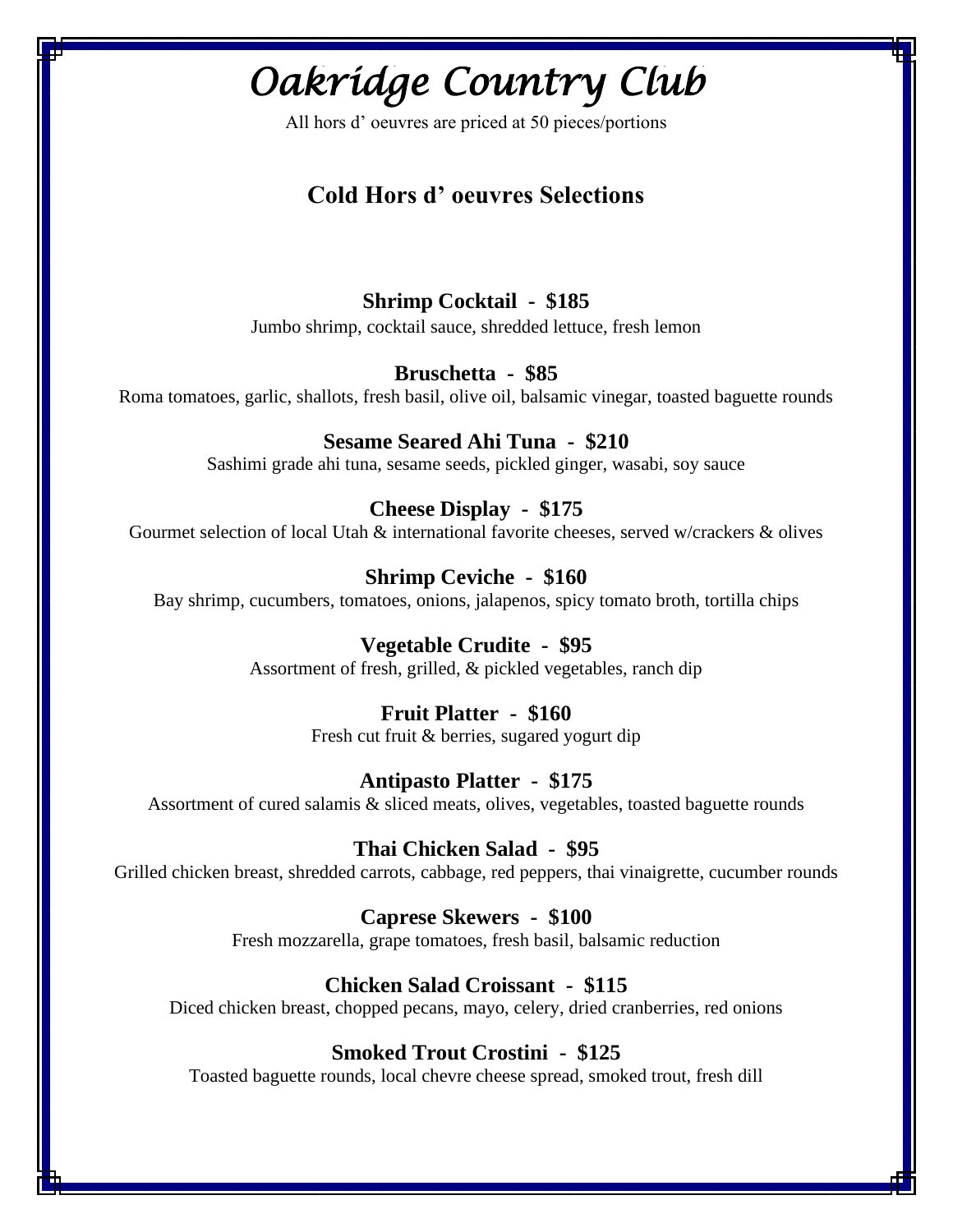All hors d' oeuvres are priced at 50 pieces/portions

## **Hot Hors d' oeuvres Selections**

### **Coconut Shrimp - \$160**

Jumbo shrimp, shredded coconut breading, sweet chile dipping sauce

### **Stuffed Mushrooms - \$100**

Large white mushrooms, herbed cream cheese, Dungeness crab

## **Baked Brie - \$120**

French triple cream brie cheese wheel, puff pastry, cranberry sauce, crackers

### **Chicken Satay - \$120**

Skewered & seared chicken strips, Thai peanut sauce, sesame seeds

### **BBQ Beef Skewers - \$120**

Marinated sirloin beef skewers, sweet & spicy BBQ sauce, smoked bacon crumbles

### **Szechwan Meatballs - \$110**

Broiled beef meatballs, spicy Szechwan sauce, shredded carrots

### **Beef Wellington - \$135**

Mini tenderloin filets, puff pastry, rich demi glaze, bleu cheese crumbles

### **Artichoke Beignets - \$130**

Marinated artichoke hearts, boursin cheese, parmesan cheese, breadcrumbs, marinara sauce

### **Spinach Artichoke Dip - \$110**

Cream cheese, parmesan cheese, spinach, artichoke hearts, pita chips

### **Pork Potstickers - \$105**

Chinese spiced ground pork, carrots, cabbage, Thai peanut sauce

### **Buffalo Chicken Sliders - \$120**

Breaded chicken breast, spicy buffalo sauce, minced celery, bleu cheese crumbles

### **Angus Beef Sliders - \$130**

Char-broiled beef patties, cheddar cheese, Oakridge fry sauce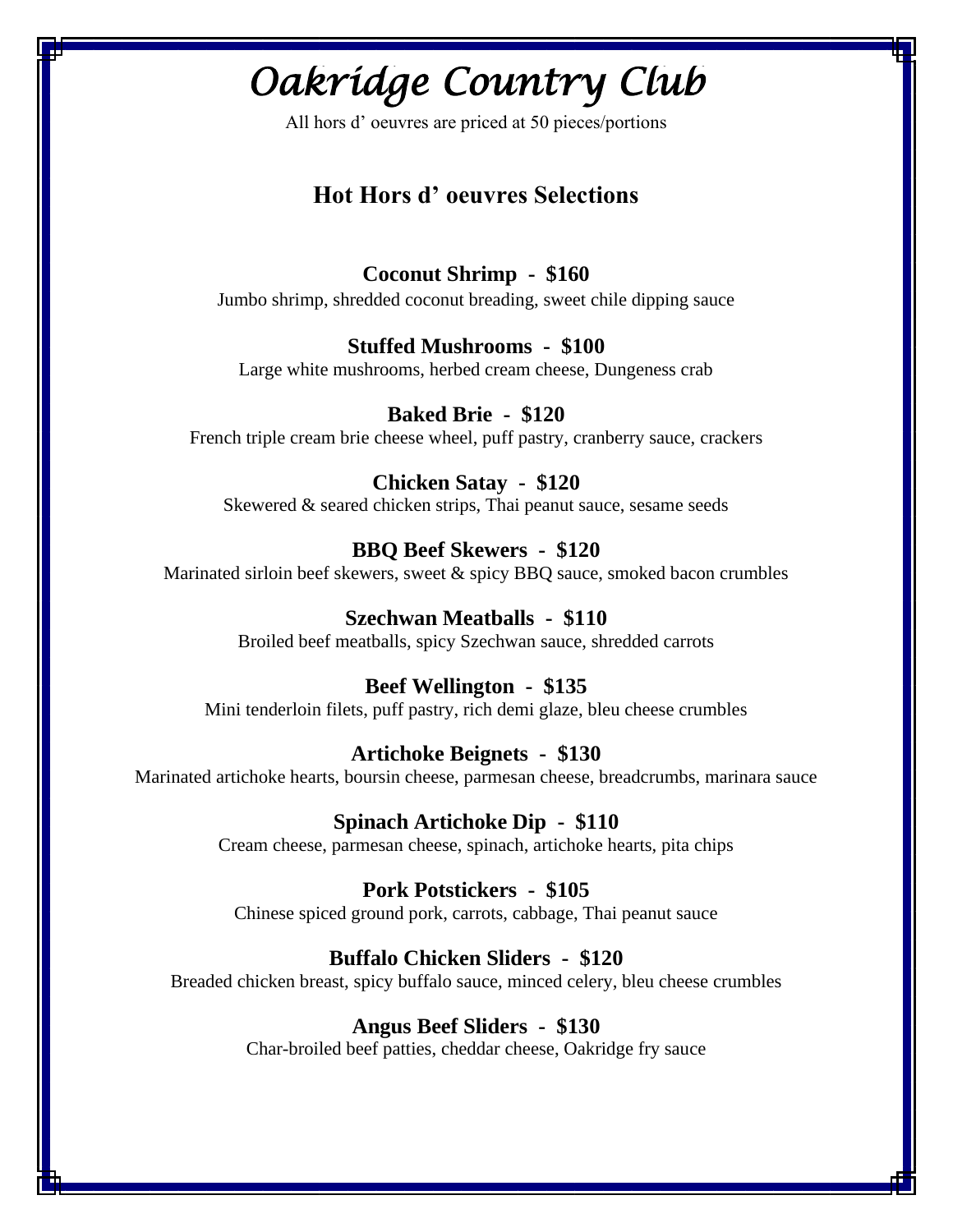## **Lunch & Dinner Buffets** (Minimum of 25 guests)

## **Deli Buffet - \$19**

 House green salad w/ ranch & red wine vinaigrette, Tuscan pasta salad, Sliced smoked turkey, ham, roast beef, Assorted sliced cheeses, Fresh relish tray, Ciabatta buns, Assorted chips. Cookies-lemon bars-brownies

## **Deluxe Deli Buffet - \$21**

 House green Salad w/ ranch & red wine vinaigrette, Tuscan Pasta Salad, Caesar Salad, Fresh fruit tray, Assorted cold sandwiches & wraps, Fresh relish tray, Soup of the day, Assorted chips, NY cheesecake

## **The Greek - \$24**

 Greek salad w/balsamic vinaigrette, Antipasto salad, Warm pita bread, Pork souvlaki, Lemon roasted chicken quarters, Carved gyro meat w/cucumber sauce, Lemon rice, Roasted potatoes, Fresh vegetables, Chef's selection of assorted desserts

## **Naples - \$29**

 Classic Caesar salad, Caprese salad, Warm rolls & butter, Rosemary chicken saltimbocca, Pesto crusted Atlantic salmon, Pancetta & basil cheese tortellini, Penne marinara, Herb roasted vegetables, Chef's selection of assorted Italian desserts

## **Pacific Rim - \$28**

 Thai salad w/sesame vinaigrette, Snow pea & baby corn salad, Wasabi beef stir-fry, Sesame ginger Chicken, Kung pao pork, Jasmine fried rice, Lo mein noodles, Tepanyaki vegetables, Chef's selection of assorted desserts

## **Legacy - \$29**

House green salad w/ranch  $\&$  red wine vinaigrette, Heirloom tomato salad w/local honey vinaigrette, Warm rolls & butter, Pan seared pork tenderloin w/maple-apple reduction, Spinach & artichoke stuffed chicken, Wild rice & quinoa pilaf, Parmesan roasted red potatoes, Fresh vegetables, Chef's selection of assorted desserts

## **Oakridge - \$35**

House green salad w/ranch & red wine vinaigrette, Tuscan pasta salad, Warm rolls & butter, Wild rice & quinoa pilaf, Buttermilk mashed red potatoes, Fresh Vegetables, Caramelized salmon w/lemon cream sauce & balsamic reduction, Herb grilled chicken breast, Carved slow roasted prime rib w/creamy horseradish & au jus, Chef's selection of gourmet desserts

## **High school Buffet - \$17 (for High School Events only)**

 Green Salad with house ranch, warm rolls & butter, chefs choice of dessert choice of Orange Chicken, rice & veggies or Chicken Parmesan, mashed potatoes & veggies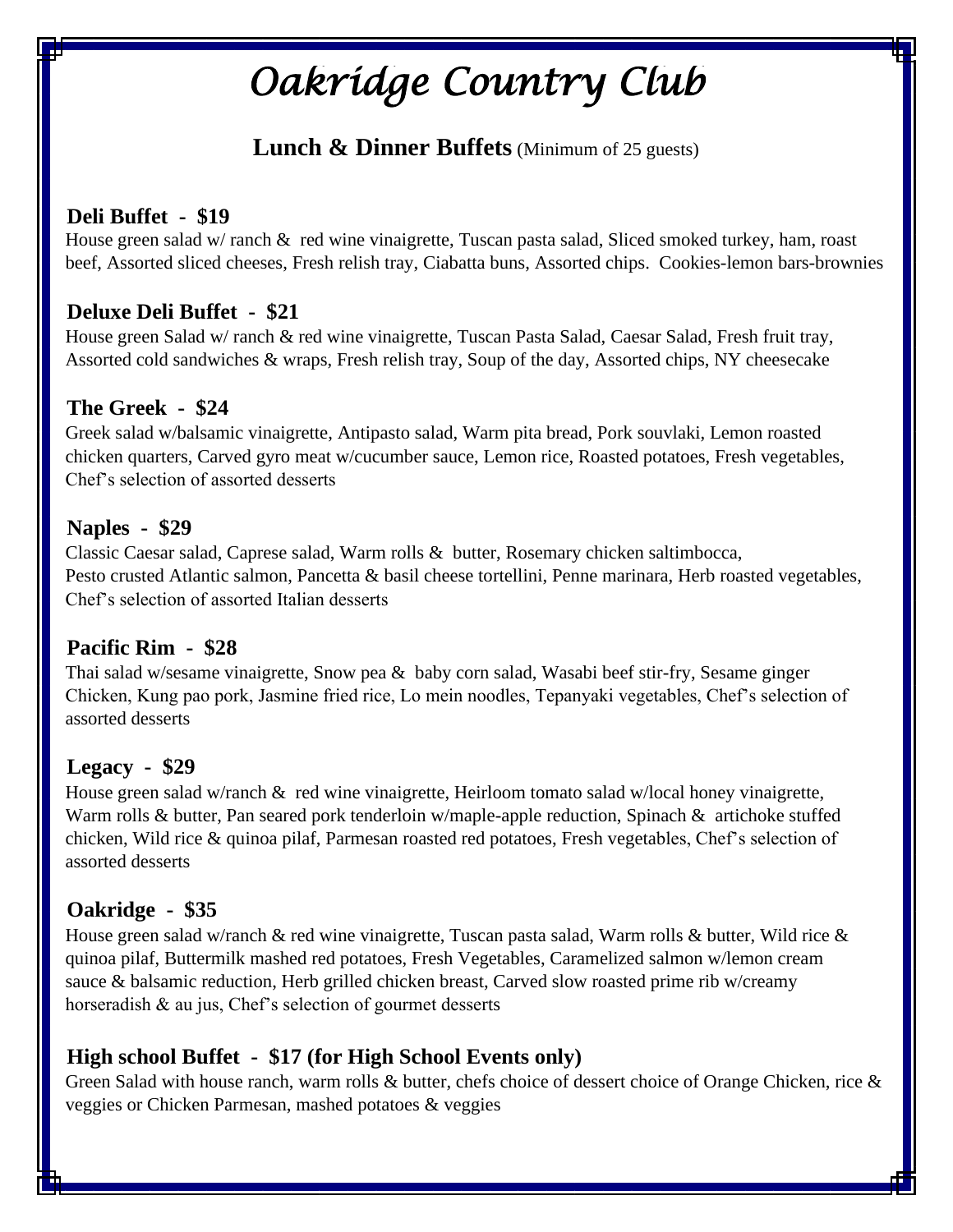## **Plated Lunch & Dinner Meals**

All plated meals include house green salad, and warm rolls & butter (Choose up to two entrees for an additional \$2.00 per person or three entrees for an additional \$3.00 per person)

## **Chicken Picatta - \$24**

 Flour dredged breast of chicken, pan seared & finished w/lemon-caper-cream pan sauce Served w/mashed red potatoes & fresh vegetables

## **Chicken Marsala - \$24**

Lightly floured & seared chicken breast, wild mushroom & marsala cream sauce Served w/mashed red potatoes & fresh vegetables

## **Teriyaki Chicken - \$24**

 Two skewers of ginger marinated chicken breast, fresh pineapple, red peppers, & onions Served over jasmine rice w/fresh vegetables & teriyaki glaze

## **Rosemary Roasted Pork Tenderloin - \$23**

 Pan seared pork tenderloin medallions, fresh rosemary, garlic, rich pan jus Served w/roasted red potatoes & fresh vegetables

## **Blackened Shrimp & Scallop Penne Alfredo - \$28**

Blackened jumbo shrimp  $\&$  sea scallops, penne pasta, house alfredo sauce, asiago cheese

## **Ribeye - \$30**

 12 oz. choice Angus beef, char-broiled w/house steak seasoning, herb butter Served w/mashed red potatoes & fresh vegetables

## **Filet Au Poivre - \$37**

8 8 oz. choice Angus beef, charbroiled w/house steak seasoning, creamy peppercorn demi glaze Served w/mashed red potatoes & fresh vegetables

## **Caramelized Salmon - \$28**

 Sugar crusted Atlantic salmon fillet, lemon cream sauce, aged balsamic glaze, fresh lemon Served w/Jasmine rice & fresh vegetables

## **Halibut - \$37**

88 oz. seared wild Alaskan halibut, house citrus seasoning, cured lemon butter Served w/wild rice pilaf & fresh vegetables

## **Kids meals - \$9.95 (for those 11 years of age and under)**

Small fruit plate to start, Choice of Mini corn dogs, Ham/cheeseburger, grilled cheese, chicken fingers, spaghetti, penne alfredo, mac  $\&$  c cheese. Corn dogs, chicken fingers and sandwiches served with fries

## **Dessert Selections \$7**

NY Cheesecake – Raspberry Sorbet – Fresh Berry Trifle – Chocolate Mousse – Tiramisu Carrot Cake – Chocolate Ganache Torte – Red Velvet Cake – Bread Pudding *Choice of one dessert (may choose up to two desserts for an additional \$1.00 per person)*